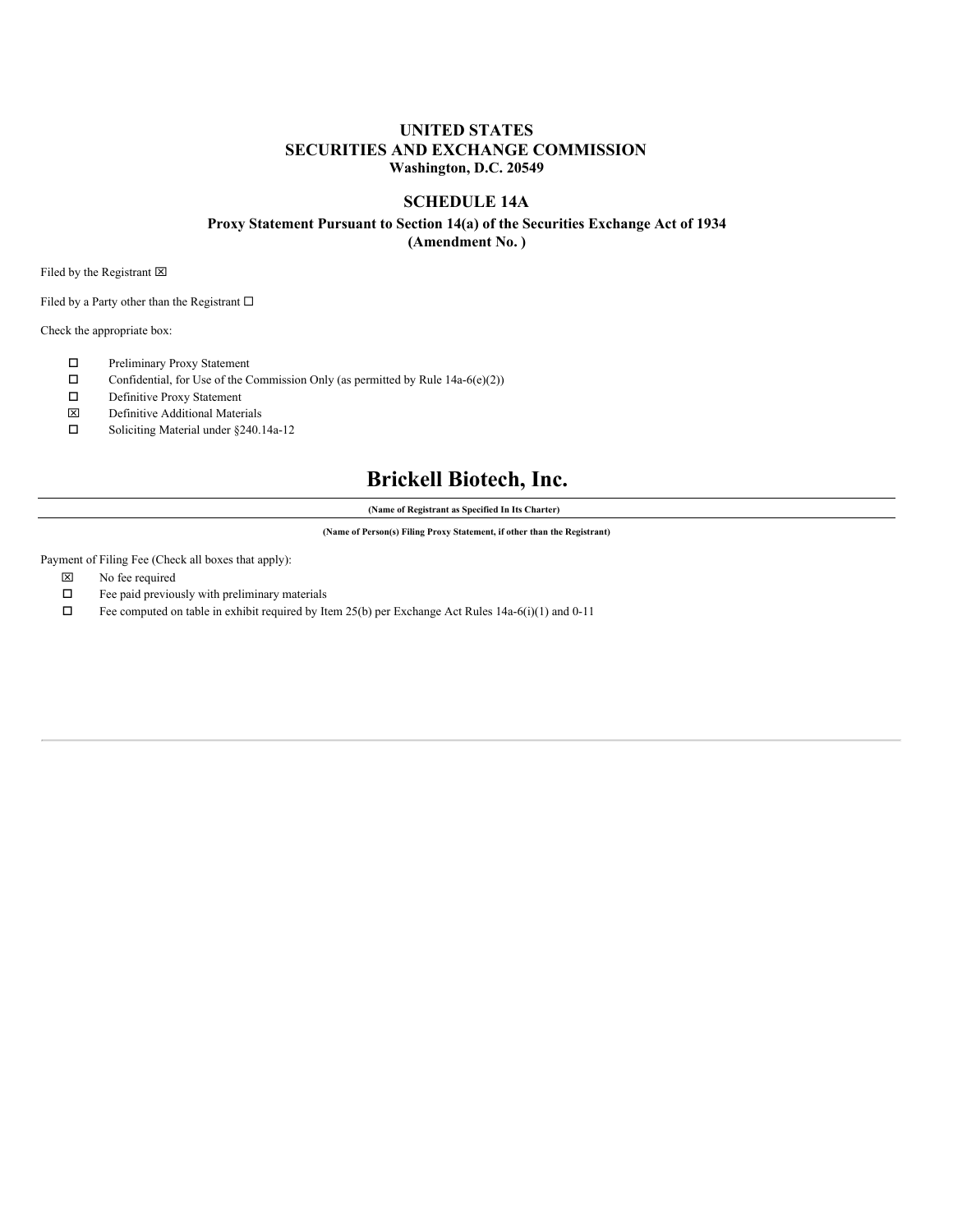## **AMENDMENT NO. 1 TO PROXY STATEMENT FOR THE SPECIAL MEETING OF STOCKHOLDERS TO BE HELD ON JUNE 30, 2022**

This Amendment No.1 to the Proxy Statement (this "Amendment") is being filed to amend the definitive proxy statement filed by Brickell Biotech, Inc. (the "Company") with<br>the U.S. Securities and Exchange Commission ("SEC") (Mountain Time) (the "Special Meeting"). This Amendment is being filed with the SEC on or about June 22, 2022.

This Amendment updates the disclosure in the Proxy Statement on the vote requirements for Proposal 1, "Approval of the Reverse Stock Split Proposal" ("Proposal 1"). The<br>vote required to approve Proposal 1 is the approval o

Except as specifically amended herein, all information in the Proxy Statement remains unchanged. No other changes have been made to the Proxy Statement. If you have already returned your proxy card or provided voting instructions, you do not need to take any action unless you wish to change your vote. This Amendment should be read in<br>conjunction with the 2022 Proxy Statement.

\*\*\*\*\*\*

The "Vote Required" column with respect to the vote required to approve Proposal 1 as described on pages 3 and 4 of the Proxy Statement under the heading "Questions and<br>Answers about this Proxy Material and Voting – How ma

### **How many votes are needed to approve each proposal?**

The following sets forth the votes that are required to approve each of the proposals, and the impact of abstentions and broker non-votes:

| <b>Proposal Number</b> | <b>Subject</b>                                                                                                                                                                                                                                                                       | <b>Vote Required</b>                                                                                                                                                                                                | <b>Impact of Abstentions and Broker Non-Votes,</b><br>if any                                                                                                           |
|------------------------|--------------------------------------------------------------------------------------------------------------------------------------------------------------------------------------------------------------------------------------------------------------------------------------|---------------------------------------------------------------------------------------------------------------------------------------------------------------------------------------------------------------------|------------------------------------------------------------------------------------------------------------------------------------------------------------------------|
|                        | Approval of an amendment to the Company's<br>Restated Certificate of Incorporation to effect a<br>Reverse Stock Split                                                                                                                                                                | A majority of the voting power of the<br>outstanding shares of Common Stock and<br>Preferred Stock of the Company entitled to vote,<br>voting together as a single class, must vote FOR<br>to approve the proposal. | Abstentions will have the same effect as votes<br>cast AGAINST the proposal. Any broker non-<br>votes will have the same effect as votes cast<br>AGAINST the proposal. |
|                        | Approval of an amendment to the Company's<br>Restated Certificate of Incorporation to decrease<br>the number of authorized shares of Common<br>Stock if and only if the Reverse Stock Split is<br>both approved and implemented                                                      | The holders of a majority of the outstanding<br>shares of Common Stock of the Company<br>entitled to vote must vote FOR to approve the<br>proposal.                                                                 | Abstentions will have the same effect as votes<br>cast AGAINST the proposal. Any broker non-<br>votes will have the same effect as votes cast<br>AGAINST the proposal. |
|                        | Approval of one or more adjournments of the<br>Special Meeting to a later date or dates if<br>necessary or appropriate to solicit additional<br>proxies if there are insufficient votes to approve<br>Proposal 1 at the time of the Special Meeting or<br>in the absence of a quorum | The holders of a majority of the shares of<br>Common Stock present in person or represented<br>by proxy at the meeting and entitled to vote<br>must vote FOR to approve the proposal.                               | Abstentions will have the same effect as votes<br>cast AGAINST the proposal. Any broker non-<br>votes will not affect the outcome of the vote.                         |